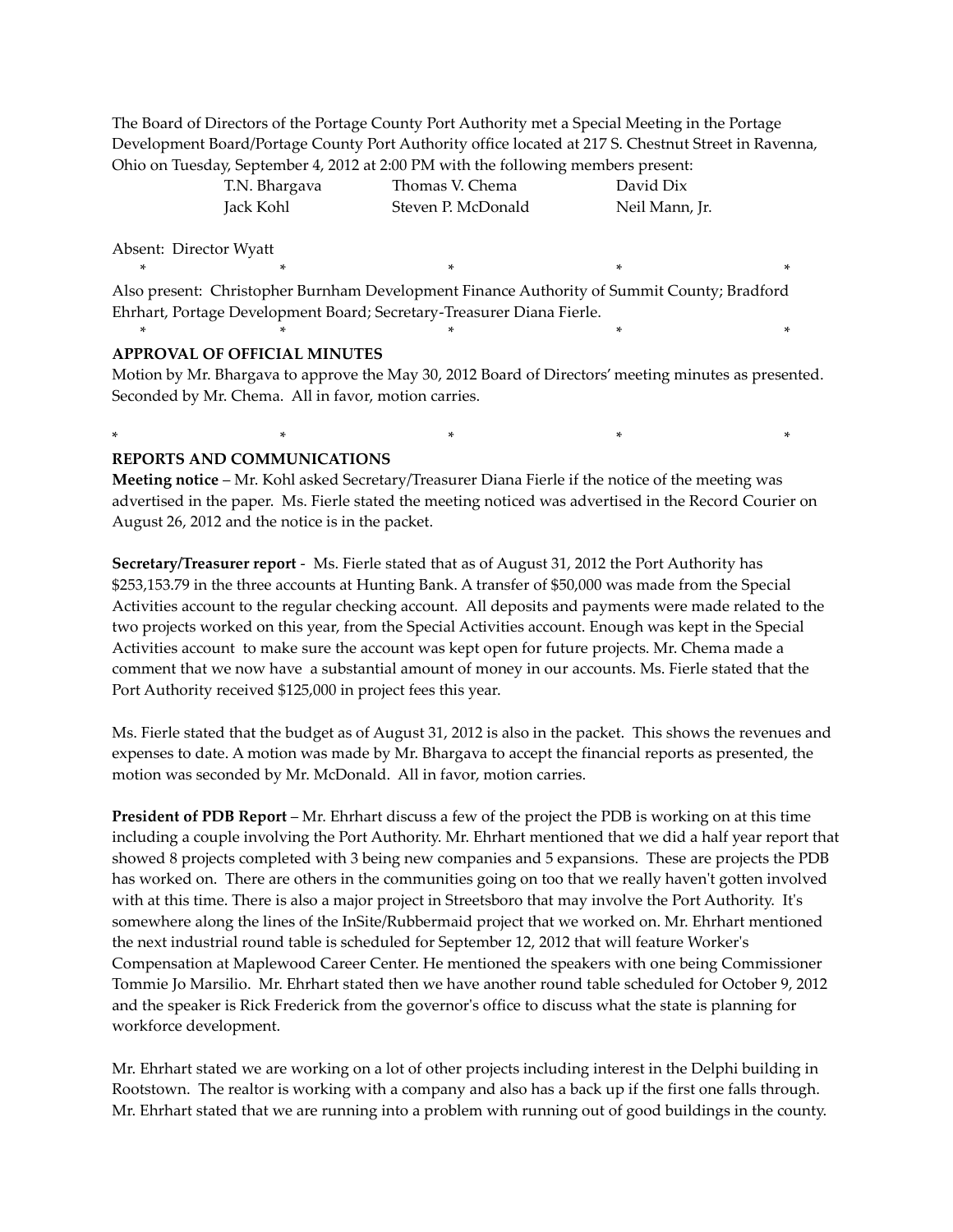Mr. Kohl stated that once we run out of good buildings we have to assume that companies will start having buildings constructed. It's a good problem to have in a way.

Mr. Ehrhart also mentioned there is a big project going in in Streetsboro as far as the Mayor of Streetsboro is pushing to get Philipp Parkway extended over to State Route 43. That would open up the way for quick access to the highway from the Aurora industrial parks and also create another way out of the Streetsboro industrial park. The way the Port Authority might get involved is they are talking about doing a TIF to get this project done within two years.

Mr. McDonald asked if the Lionheart project is complete? Mr. Ehrhart stated the project is complete and we attended a photo op and hopefully that will be in the news soon. The company has started moving in. Mr. Ehrhart also explained that we are working on other projects in Aurora also.

Mr. Chema asked what is happening with the black glass building on State Route 88. Mr. Kohl mentioned there is a bee keeper supply company going in there and are working on the project as we speak.

**Legal Counsel Denise Smith** – Ms. Fierle explained that Attorney Smith is not able to attend the meeting.

\* \* \* \* \*

### **DISCUSSION**

**A. Ohio Council of Port Authorities –** Chris Burnham is here to discuss what problem the Ohio Port Authorities are running into recently regarding external organizations coming into Ohio to do projects that our port authorities should be doing. Mr. Burnham went on to talk about a private nonprofit from Wisconsin (a private non-profit) that has done a couple project in the State of Ohio with one being in Cleveland. This has become a national issue and the projects working with this entity are not exactly getting the best bank for their buck, not to mention it's in direct competition with our own port authorities. Mr. Burnham went on to discuss what is going on with the bonds being issued and it's happened in 7 states so far. The Ohio Council of Port Authorities is pushing an initiative to keep this organization and others from doing projects in Ohio. You can't stop them from doing business in Ohio but we can make it much more difficult for them. There was much discussion about this with Mr. Burnham trying to explain. Several of the larger port authorities in Ohio are contributing \$2,000 each towards this initiative of trying to keep some legislation to make it more difficult for this group to come in the State of Ohio. Some of the smaller ports are contributing about \$1,000. The Ohio Council of Port Authorities is asking for Portage Port Authorities help also. Mr. Chema stated that he doesn't understand the business model of this group. Mr. Burnham tried to explain although he didn't have all the answers either but tried his best to explain. The Port Authorities in Ohio want to nip this in the bud now before it goes any further as it appears this entity is not able to provide all the benefits as our Port Authorities are able to provide to the companies. Much more discussion went on regarding this subject. A motion was made by Mr. Bhargava to contribute \$1,000, seconded by Mr. Chema. All in favor, motion carries.

**B. NEOMED Project –** Mr. Ehrhart mentioned that they have their 501 C3 approved by the IRS. We will be removing the Portage County Improvement Corporation from this project. We will keep in improvement corporation in place for future projects.

**C. Project Renewal Update** – Mr. Ehrhart explained we received the approval of the 629 Grant application. We are just waiting on invoices from InSite for reimbursement to the road/infrastructure improvements. Rubbermaid is to be in the building by December 31, 2012 and everything is on schedule.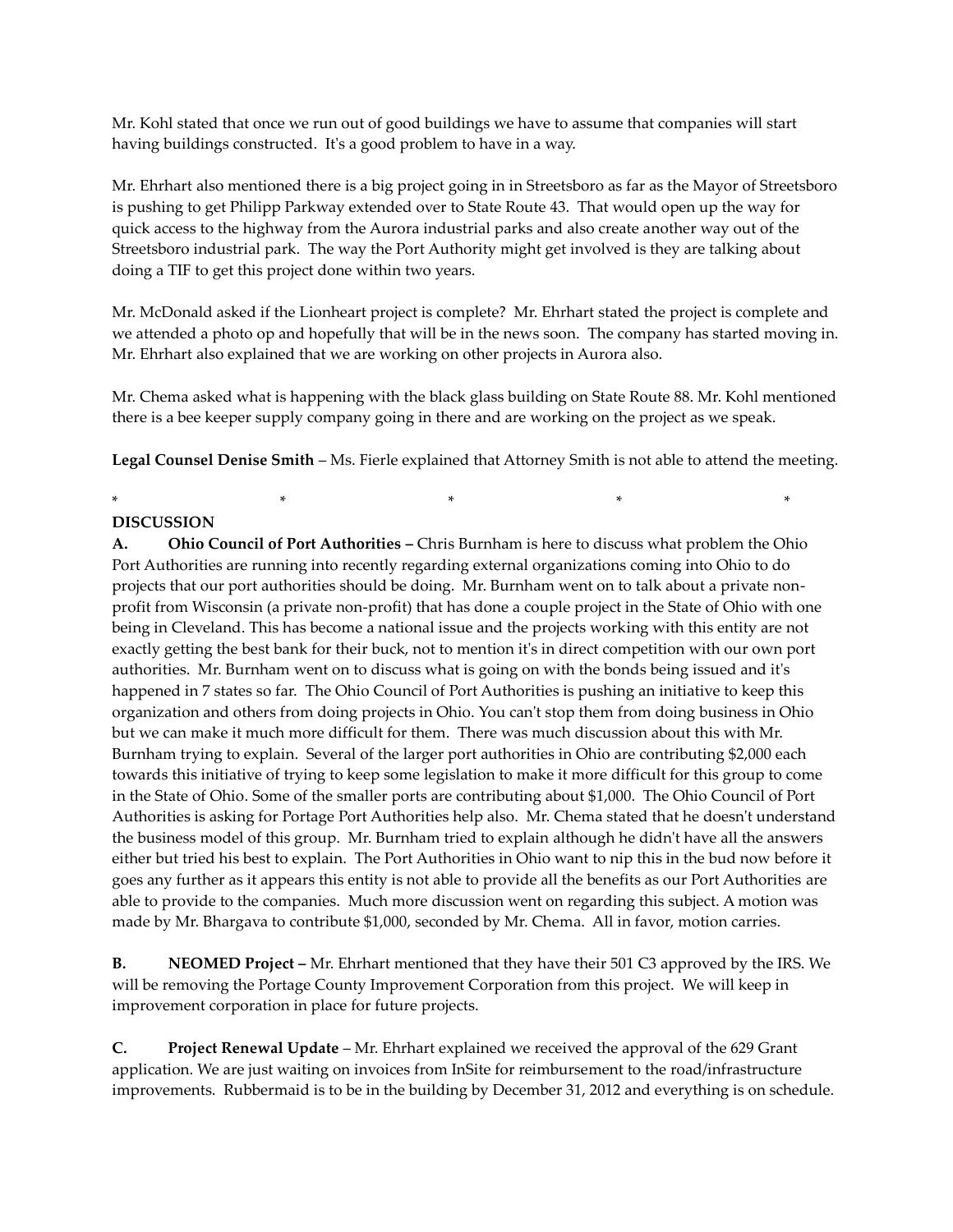## **CONSIDERATION OF NEW RESOLUTIONS, JOURNAL ENTRIES AND MOTIONS**

**A. Portage County Port Authority application –** Mr. Ehrhart explained that since we are working on more and more projects it was time to get our own application. We pretty much took from the Development Finance Authority application and put the PCPA logo on it. We decided to keep things consistent with the DFA was giving out.

**B. Project fees** – Mr. Ehrhart explained that we want to stay consistent with DFA on this too. We would stay with the \$2,500 non-refundable application fee. Project fees would be \$2,000 for the first \$1 million then .02% up to \$10 million. The \$10 million one dollar and up to \$20 million, a flat fee of \$20,000. Above \$20 million would be .02% - .025%. We basically did calculations from the Rubbermaid projects and used that. Mr. Burnham explained how they try to work their fees. Brad will work on the fee schedule and we will bring back to the next meeting.

Mr. Chema returned to the meeting so we are going back to the agenda to discuss the Ravenna school project.

## **DISCUSSION continued**

**D. Ravenna High School Property** – Mr. Kohl explained the project is moving along and they are removing the asbestos as we speak. Demolition should be happening shortly. We sent out the Request for Proposal and received three proposals back which are in the packets. There was some discussion regarding the proposals. The next step will be to interview the 3 firms and come back with a recommendation to the board of directors. It was decided that Mr. Kohl and Mr. Chema would conduct the interviews. Ms. Fierle will set up the interviews within the next 2 weeks to keep this project moving as quickly as possible.

## **E. City of Kent Project** – Mr. Burnham

## **CORRESPONDENCE**

**A.** Ms. Fierle stated that we received the Tax Bond form from the IRS from the NEOMED project. Mr. Burnham explained to Ms. Fierle that she wants to put the is a very safe place as it's a very important document**.**

**B.** Ms. Fierle stated that we received the Certificate of Estimated Resources for 2013 from the Portage County Budget Commission.

# **SCHEDULED MEETING DATES**

The next regular meeting is scheduled for Tuesday, June 5, 2012 at 2:00 PM but will be rescheduled since the Secretary/Treasurer will be in New York. Ms. Fierle explained that if there is a May meeting, it will be our Tax Budget hearing along with the TEFRA meeting for the NEOMED bonds. We need the 14 days notice for TEFRA and only about 24 hours notice for a special meeting.

\* \* \* \* \*

We do hereby certify that the foregoing is a true and correct record of the Portage County Port Authority Board of Directors' meeting on September 4, 2012. There being no further business to come before the Board, a motion was made by Mr. Chema to adjourn, seconded by Mr. Bhargava and the official meeting of September 4, 2012 adjourned at approximately 3:15 PM.